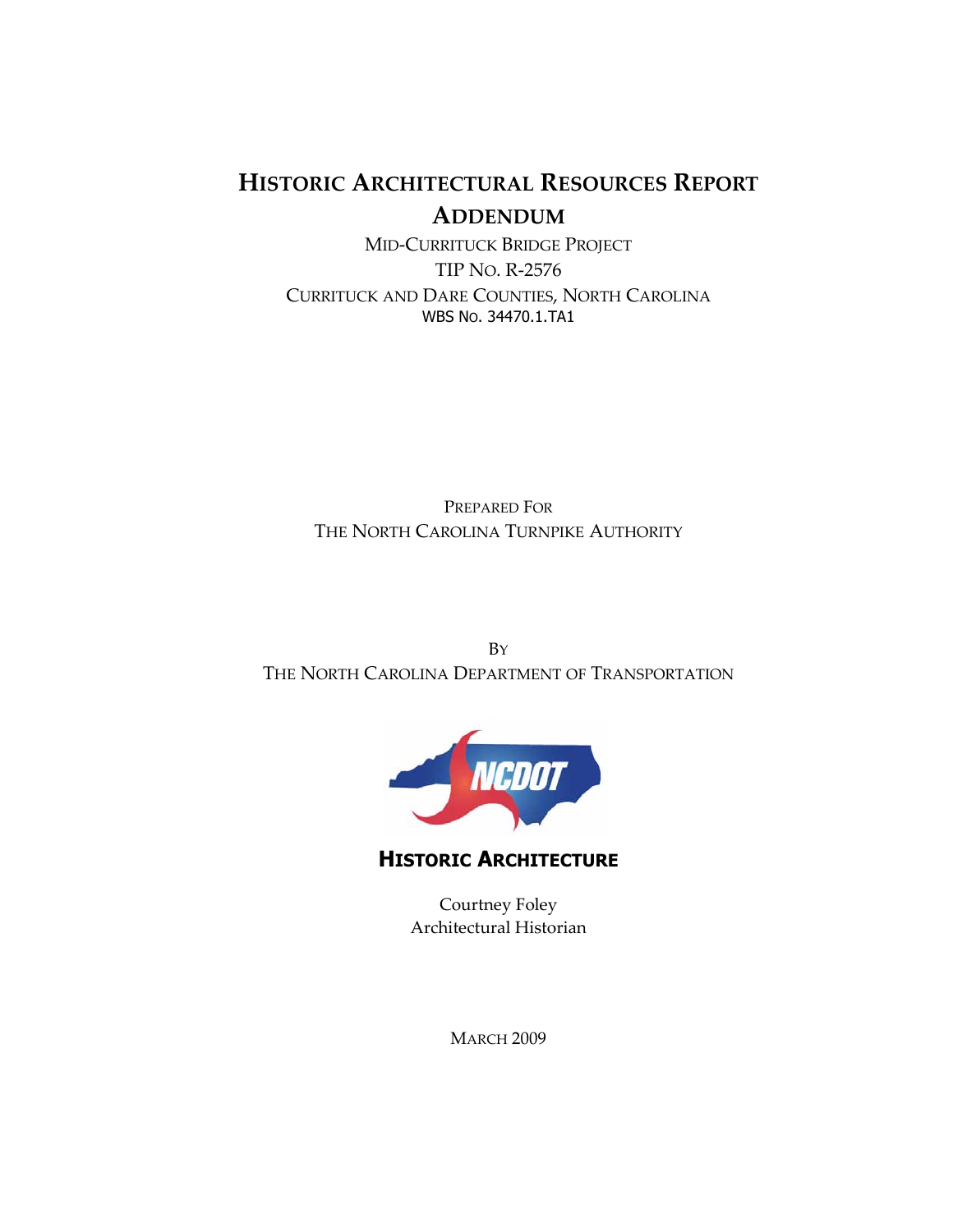# **HISTORIC ARCHITECTURAL RESOURCES REPORT ADDENDUM**

MID-CURRITUCK BRIDGE PROJECT **TIP No. R-2576** CURRITUCK AND DARE COUNTIES, NORTH CAROLINA WBS No. 34470.1.TA1



NORTH CAROLINA DEPARTMENT OF TRANSPORTATION HISTORIC ARCHITECTURE

**MARCH 2009** 

Courtney Foley Principal Investigator **Historic Architecture Section** North Carolina Department of Transportation

Mary Pope Furr, Supervisor Historic Architecture Section North Carolina Department of Transportation

 $II$  MARCH  $2009$ 

Date

Marchi

Date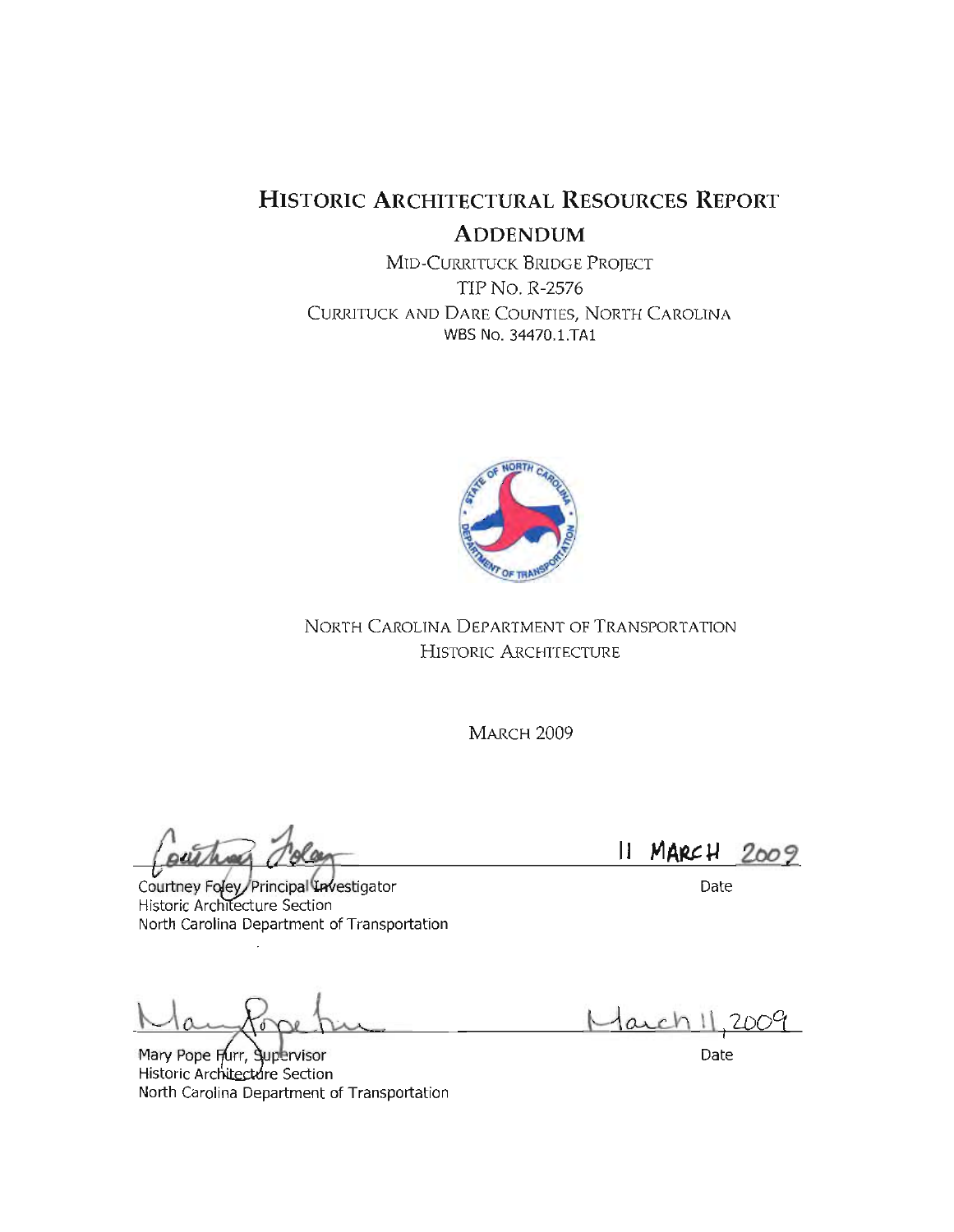## Table of Contents

| <b>Project Description</b>                                               | $\mathbf{1}$ |
|--------------------------------------------------------------------------|--------------|
| Alternatives Under Consideration                                         | 3            |
| Methodology                                                              | 6            |
| Summary of Findings                                                      | 7            |
| Properties Listed In or Previously Determined Eligible (DOE) for Listing |              |
| in the National Register of Historic Places                              | 9            |
| Property A: (Former) Grandy School (CK 40)                               |              |
| 6470 Caratoke Highway                                                    | 9            |
| Property B: Jarvisburg Colored School (CK 55)                            |              |
| 7302 Caratoke Highway                                                    | 11           |
| Property C: Dexter W. Snow House (CK 81)                                 |              |
| 8055 Caratoke Highway                                                    | 13           |
| Property D: Christian Advocate Baptist Church (CK 98),                   |              |
| 5855 Caratoke Highway                                                    | 15           |
| Property E: C.W. Wright Store (CK 315)                                   |              |
| 7054 Caratoke Highway                                                    | 17           |
| Bibliography                                                             | 19           |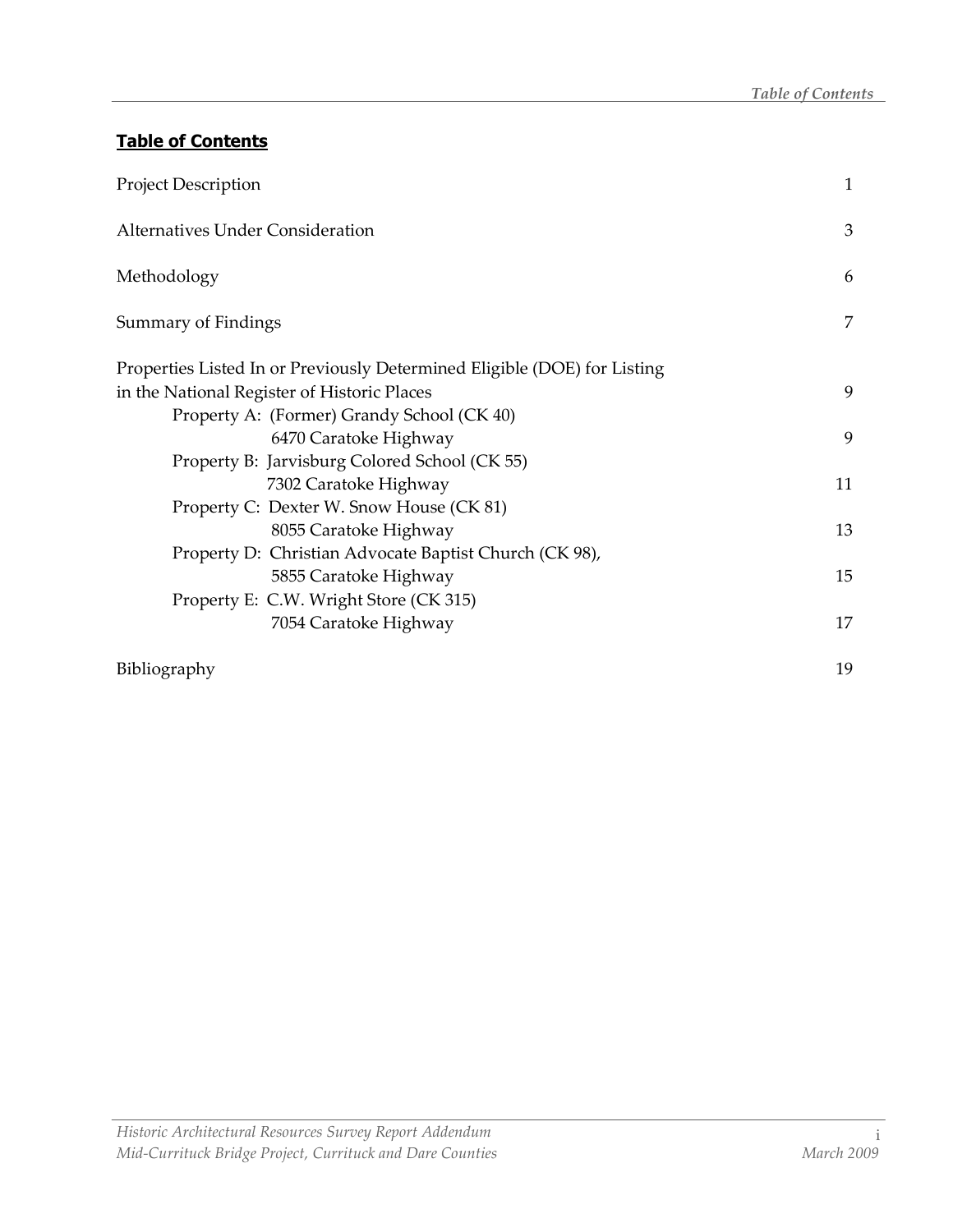#### **Figures**

| Figure 1: Project Area Map                                              | 2  |
|-------------------------------------------------------------------------|----|
| Figure 2: Detailed Study Alternatives                                   | 5  |
| Figure 3: Map of the APE                                                | 8  |
| Figure 4: (Former) Grandy School National Register Boundary             | 10 |
| Figure 5: Jarvisburg Colored School Proposed National Register Boundary | 12 |
| Figure 6: Dexter W. Snow House Proposed National Register Boundary      | 14 |
| Figure 7: Christian Advocate Baptist Church National Register Boundary  | 16 |
| Figure 8: C.W. Wright Store Proposed National Register Boundary         | 18 |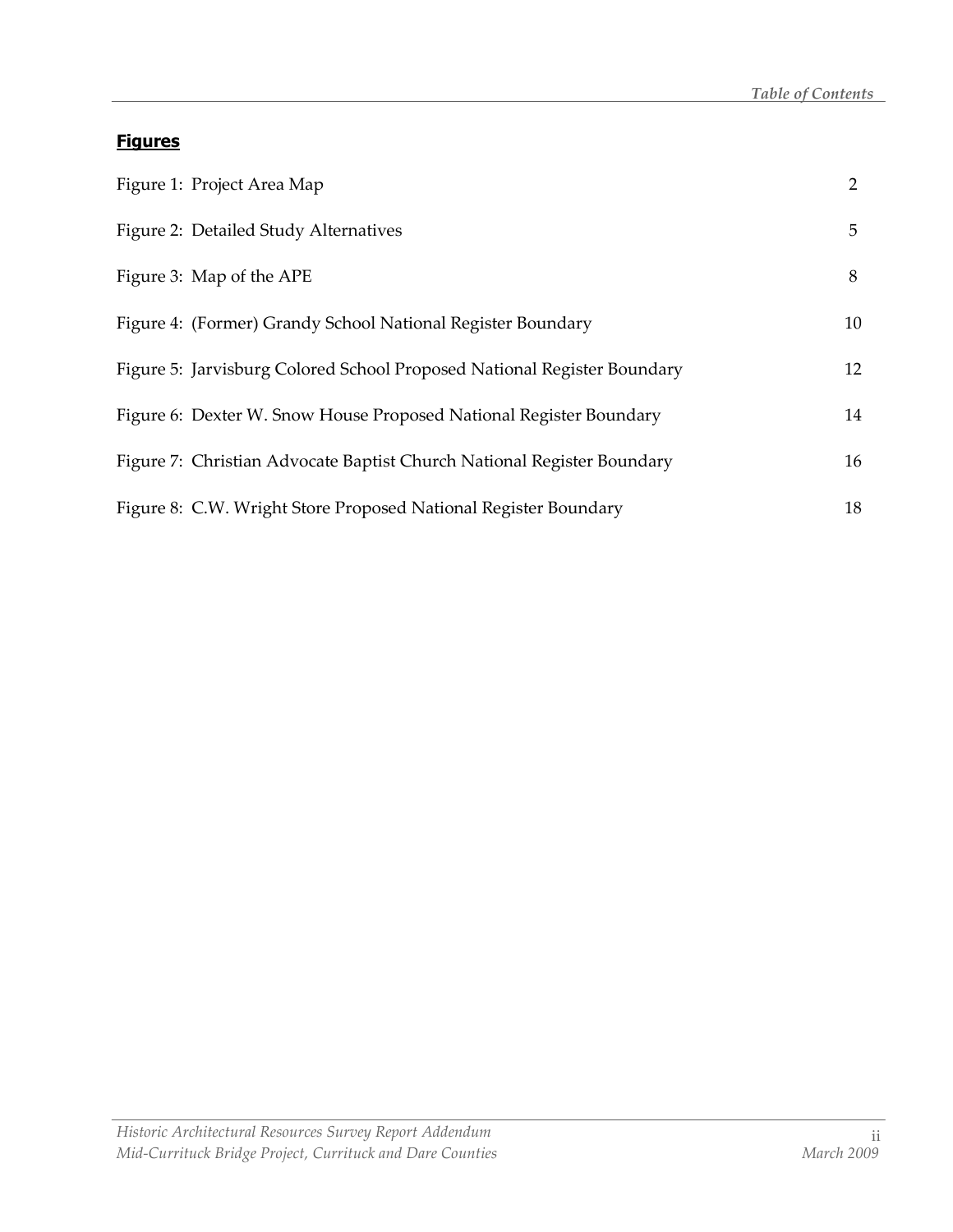#### Project Description

The North Carolina Department of Transportation (NCDOT) has undertaken this Historic Architectural Resources Report Addendum at the request of the North Carolina Turnpike Authority as part of their planning studies for the proposed Mid-Currituck Bridge. Since the completion of the April 2008 Historic Architectural Resources Report, NCTA refined detailed study alternatives. This resulted in the expansion of the Area of Potential Effects (APE) and the need for additional survey for historic resources.

The NCTA, in cooperation with the Federal Highway Administration (FHWA) and NCDOT, is preparing a Draft Environmental Impact Statement (DEIS) to evaluate proposed improvements in the Currituck Sound area. The proposed action is included in NCDOT's 2009-2015 State Improvement Program (STIP), the North Carolina Intrastate System, the North Carolina Strategic Highway Corridor Plan, and the Thoroughfare Plan for Currituck County.

The project area is in northeastern North Carolina and includes the Currituck County peninsula on the mainland and its Outer Banks, as well as the Dare County Outer Banks north of Kitty Hawk (see Figure 1: Project Area Map on page 2). The project area is south of the Virginia Beach-Norfolk, Virginia (Hampton Roads) metropolitan area. The project area encompasses two thoroughfares, US 158 from NC 168 to NC 12 (including the Wright Memorial Bridge) and NC 12 north of its intersection with US 158 to its terminus in Currituck County. US 158 is the primary north-south route on the mainland. NC 12 is the primary north-south route on the Outer Banks. The Wright Memorial Bridge connects the mainland with the Outer Banks.

The proposed action responds to three underlying needs in the project area. These needs are based on the following travel conditions and planning activities:

- The project area's main thoroughfares (US 158 and NC 12) are becoming increasingly congested, and congestion will become even more severe in the future.
- Increasing congestion is causing travel time between the Currituck County mainland and the Currituck County Outer Banks to increase, especially during the summer.
- Evacuation times for residents and visitors who use US 158 and NC 168 as an evacuation route far exceed the State-designated standard of 18 hours.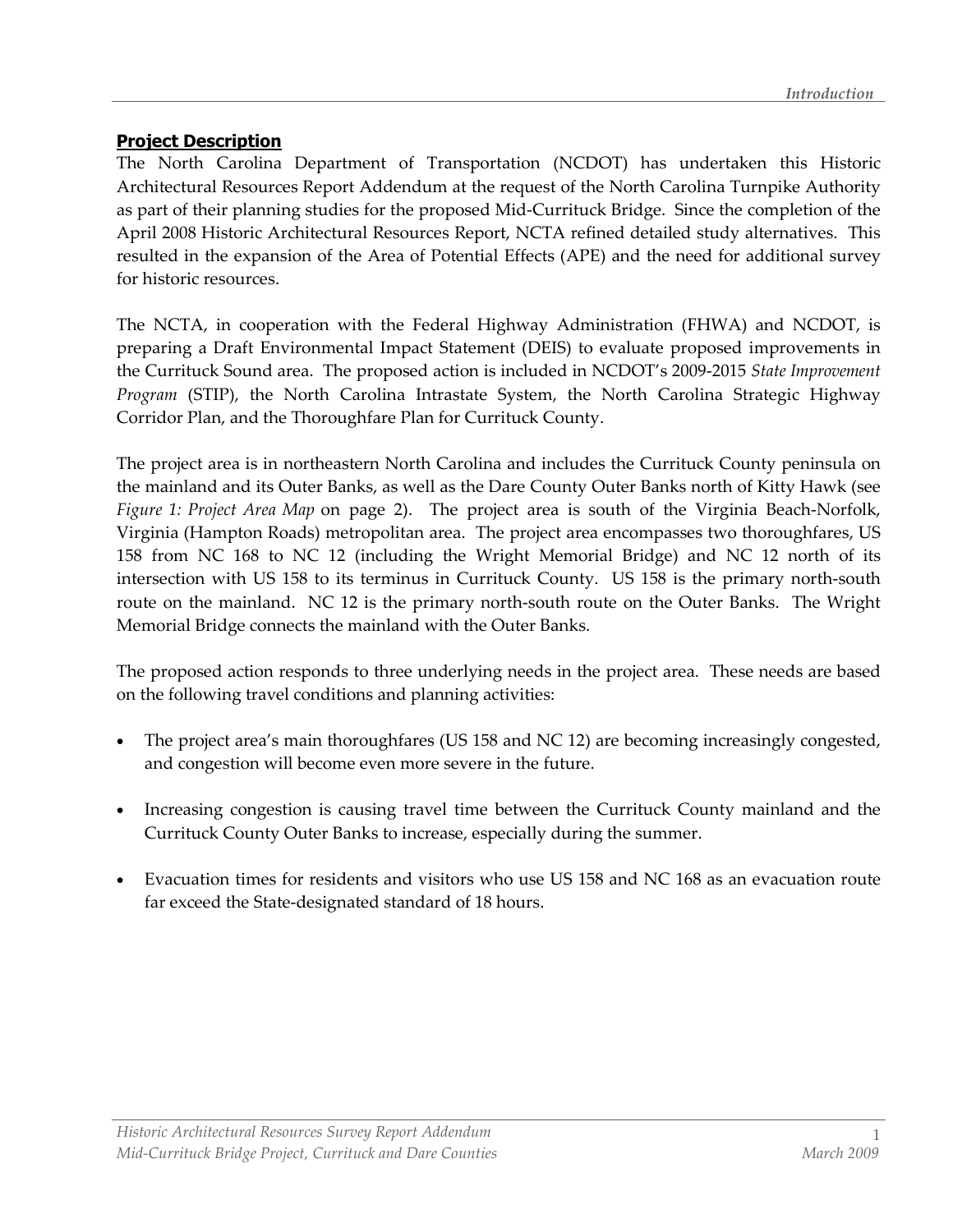**Introduction** 



Historic Architectural Resources Survey Report Addendum Mid-Currituck Bridge Project, Currituck and Dare Counties and March 2009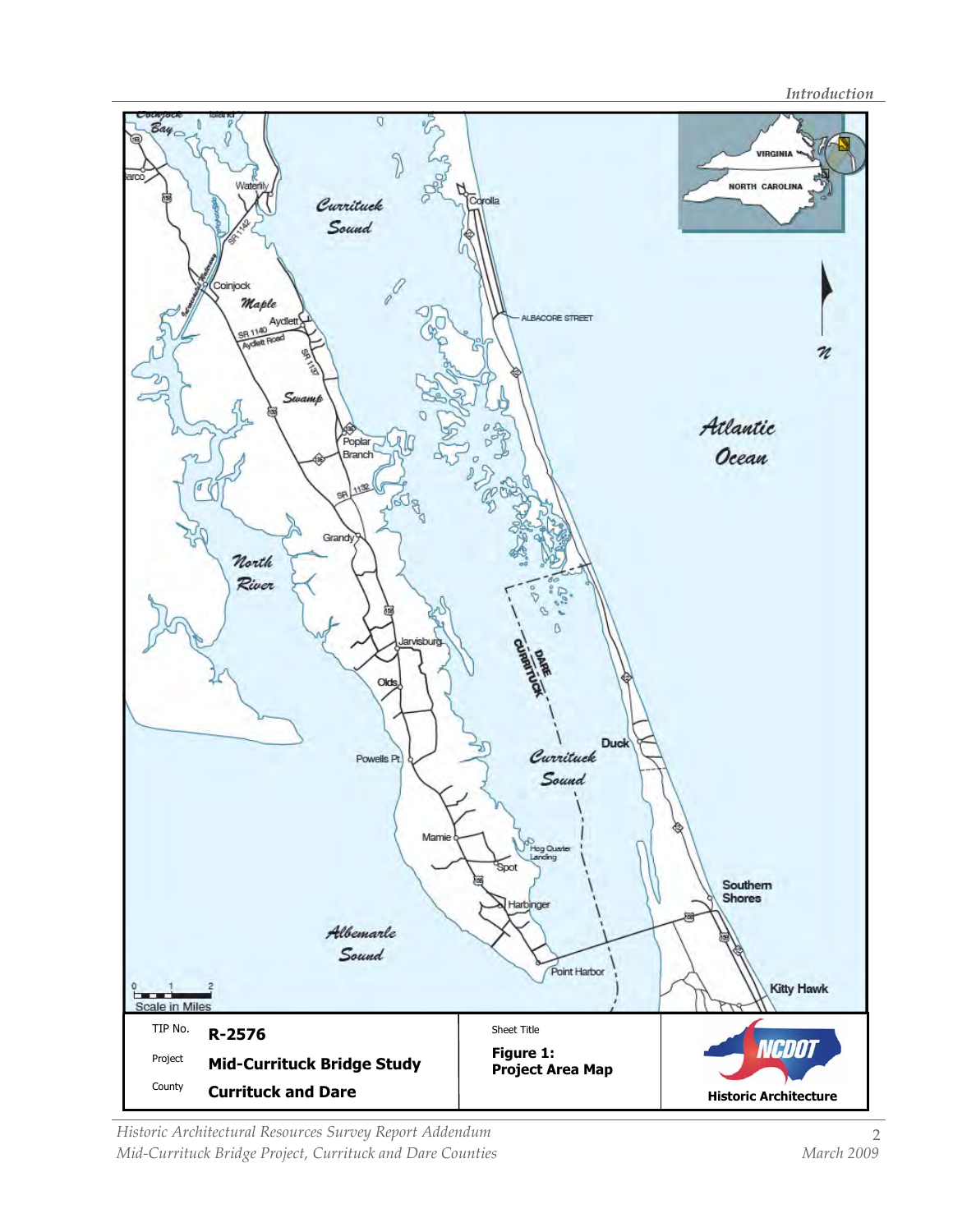#### Alternatives Under Consideration

An alternatives screening study was conducted for the project. Its findings were discussed with federal and state environmental resource and regulatory agencies in a series of Turnpike Environmental Agency Coordination (TEAC) meetings in 2006, 2007, and 2008. Based on discussions at TEAC meetings, and written comments received from the agencies and public, the Alternatives Screening Report (October 2008) for the proposed project identified three alternatives to be carried forward for detailed study in the DEIS along with the No-Build Alternative. The detailed study alternatives identified are ER2, MCB2, and MCB4, described below and shown on Figure 2: Detailed Study Alternatives on page 5.

- $\bullet$  ER2
	- − Adding for evacuation use only, a third outbound lane on US 158 between NC 168 and the Wright Memorial Bridge as a hurricane evacuation improvement or using the center turn lane as a third outbound evacuation lane; in either case one inbound lane on the Wright Memorial Bridge and on the Knapp (Intracoastal Waterway) Bridge would be used as a third outbound evacuation lane;
	- − Widening US 158 to a six-lane super-street between the Wright Memorial Bridge and Cypress Knee Trail and an eight-lane super-street between Cypress Knee Trail and the Home Depot driveway;
	- − Constructing a single point interchange at the current intersection of US 158, NC 12, and the Outer Banks Visitor Information Center entrance, including six through lanes on US 158 starting at the Home Depot driveway and returning to four lanes just south of Grissom Street; and
	- − Widening NC 12 to three lanes between US 158 and a point just north of Hunt Club Drive in Currituck County and to four lanes with a median from just north of Hunt Club Drive to Albacore Street.
- MCB2
	- − Constructing a two-lane toll bridge across Maple Swamp and Currituck Sound, with approach roads, in Currituck County, including a compressed "Y" interchange at US 158;
	- − Adding for evacuation use only, a third outbound lane on US 158 between NC 168 and the Mid-Currituck Bridge as a hurricane evacuation improvement or using the center turn lane as a third outbound evacuation lane; in either case one inbound lane on the Knapp (Intracoastal Waterway) Bridge would be used as a third outbound evacuation lane;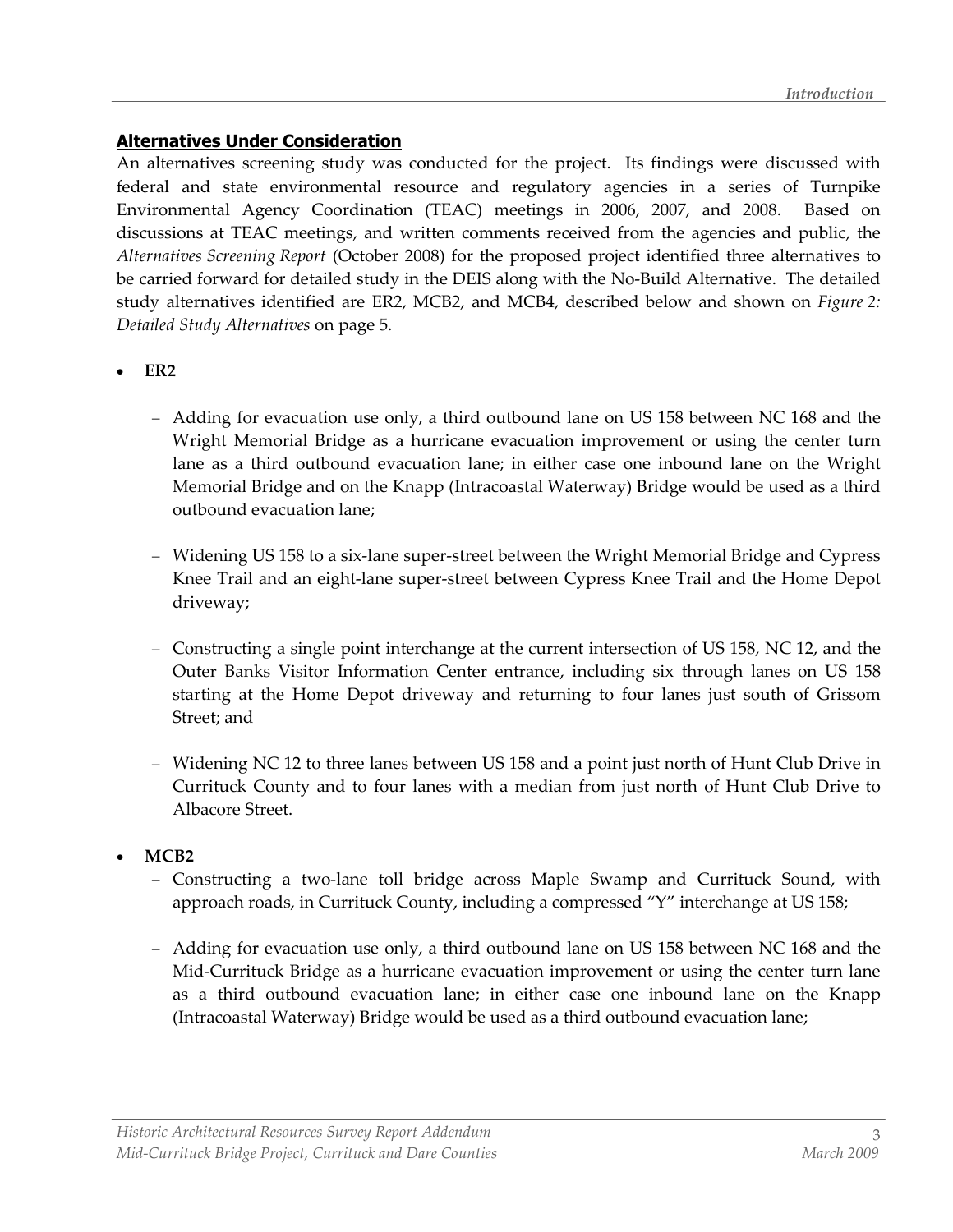- − Widening US 158 to a six-lane super-street between the Wright Memorial Bridge and Cypress Knee Trail and an eight-lane super-street between Cypress Knee Trail and the Home Depot driveway;
- − Constructing a diamond interchange at the intersection of US 158, NC 12, and the Outer Banks Visitor Information Center entrance, including six through lanes on US 158 starting at the Home Depot driveway and returning to four lanes just south of Grissom Street; and
- − Widening NC 12 to three lanes between US 158 and a point just north of Hunt Club Drive in Currituck County and to four lanes with a median from just north of Hunt Club Drive to NC 12's intersection with the Mid-Currituck Bridge.

### • MCB4

- − Constructing a two-lane toll bridge across Maple Swamp and Currituck Sound, with approach roads, in Currituck County, including a compressed "Y" interchange at US 158;
- − Adding for evacuation use only, a third outbound lane on US 158 between NC 168 and the Mid-Currituck Bridge as a hurricane evacuation improvement or using the center turn lane as a third outbound evacuation lane; in either case one inbound lane on the Knapp (Intracoastal Waterway) Bridge would be used as a third outbound evacuation lane;
- − Adding for evacuation use only, a third outbound lane on US 158 between the Wright Memorial Bridge and NC 12 as a hurricane evacuation improvement or using the center turn lane as a third outbound evacuation lane; in either case one inbound lane on the Wright Memorial Bridge would be used as a third outbound evacuation lane; and
- − Widening NC 12 to four lanes with a median from Seashell Lane to NC 12's intersection with the Mid-Currituck Bridge.

For MCB2 and MCB4, there are two variations of the proposed bridge corridor. Bridge corridor C1 connects with NC 12 at an intersection approximately two miles north of the Albacore Street retail area, wheareas bridge corridor C2 connects with NC 12 approximately one-half mile south of this area. The length of the proposed Mid-Currituck Bridge would be approximately 7.0 miles with bridge corridor C1, whereas it would be approximately 7.5 miles with bridge corridor C2. Figure 2: Detailed Study Alternatives on page 5 provides a visual representation of the proposed alternatives.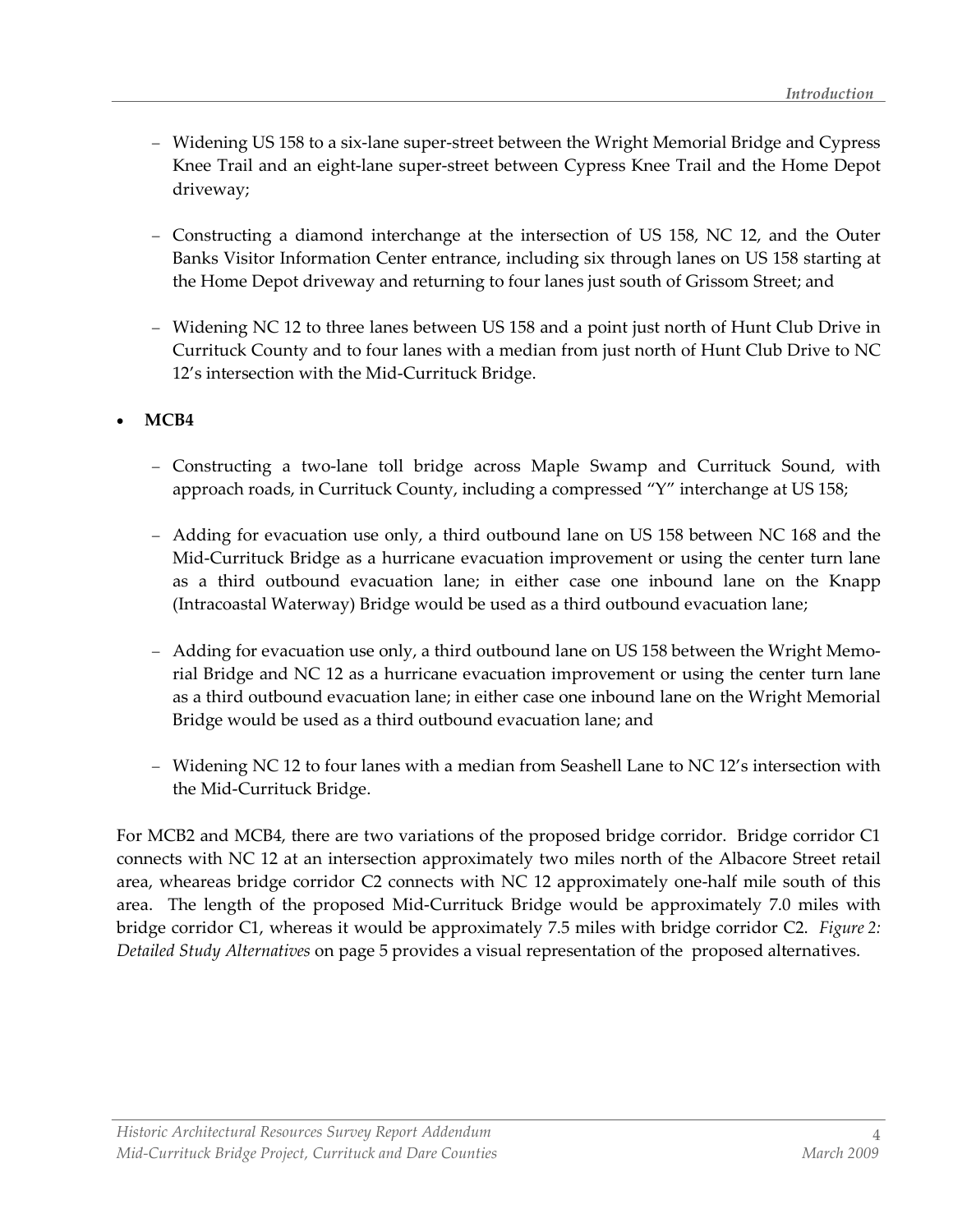

Historic Architectural Resources Survey Report Addendum Mid-Currituck Bridge Project, Currituck and Dare Counties Manch 2009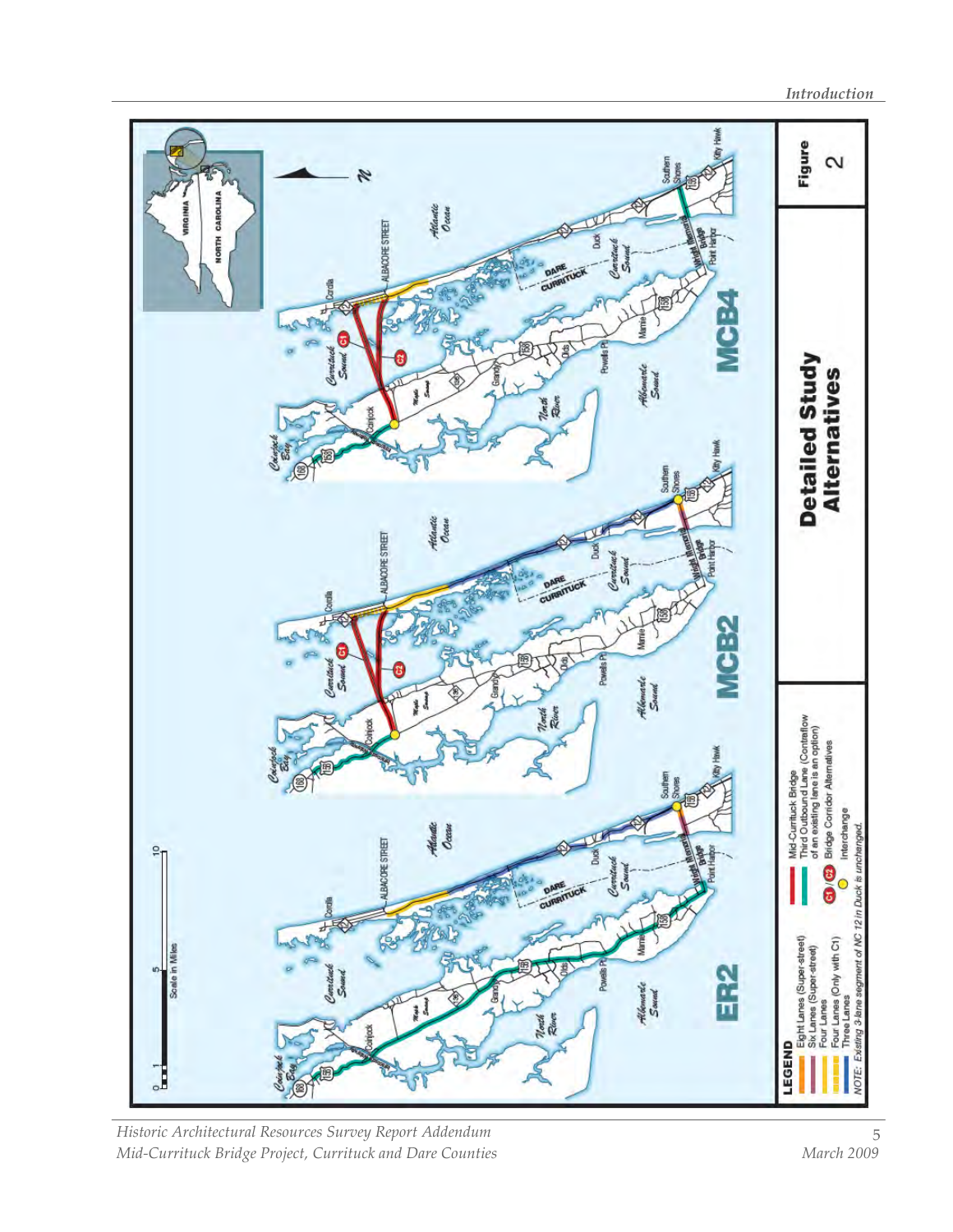#### **Methodology**

NCDOT architectural historians conducted this survey of historic architectural resources and prepared this report addendum in accordance with provisions of the Federal Highway Administration (FHWA) Technical Advisory T 6640.8A (Guidance for Preparing and Processing Environmental and Section 4(f) Documents); the Secretary of the Interior's Standards and Guidelines for Archaeological and Historic Preservation (48 FR44716); 36 CFR Part 800; 36 CFR Part 60; and Section 106 Procedures and Report Guidelines for Historic Architectural Resources by NCDOT. This survey and report addendum meet the guidelines of NCDOT and the National Park Service.

This survey was conducted as part of the planning process for the Mid-Currituck Bridge in Currituck County, North Carolina. This report serves as an addendum to the NCDOT report "Historic Architectural Resources Report: Mid Currituck Bridge Project," dated April 2008, and on file in the Historic Architecture Section files of NCDOT. An addendum was deemed necessary due to the addition of new project alternatives which resulted in an expanded APE.

NCDOT architectural historians carried out this survey in order to accomplish the following objectives:

- to determine the APE of this undertaking, defined as the geographic area or areas within which a project may cause changes in the character or use of historic properties, if any such properties exist;
- to identify all significant architectural resources with the APE; and
- to evaluate these resources according to the National Register of Historic Places.

NCDOT architectural historians established the APE for this project based on the extent of proposed improvements and field observation. Working in conjunction with the State Historic Preservation Office (HPO), NCDOT used the 2008 Historic Architectural Resources of Currituck County Survey to identify properties that were listed in or recommended eligible for the National Register of Historic Place located within the APE. Five properties were identified and a field survey conducted in February 2009 verified the continued eligibility of these properties. Figure 3: Map of the APE shows the April 2008 APE, the expanded APE, as well as the location of the five identified properties discussed in this report addendum.

On April 30, 2008, HPO concurred in a letter that the following properties discussed in the April 2008 report were listed in (NR) or determined eligible (DOE) for listing in the National Register of Historic Places.

 Property 1: Currituck Beach Light Station (CK1), NR Property 2: Whalehead Club (CK 5), NR Property 3: Corolla Historic District (CK 97), DOE Property 5: Ellie and Blanton Saunders Decoy Workshop (CK 99), DOE Property 6: Dr. W.T. Griggs House (CK 103), DOE Property 7: Currituck Sound Rural Historic District, DOE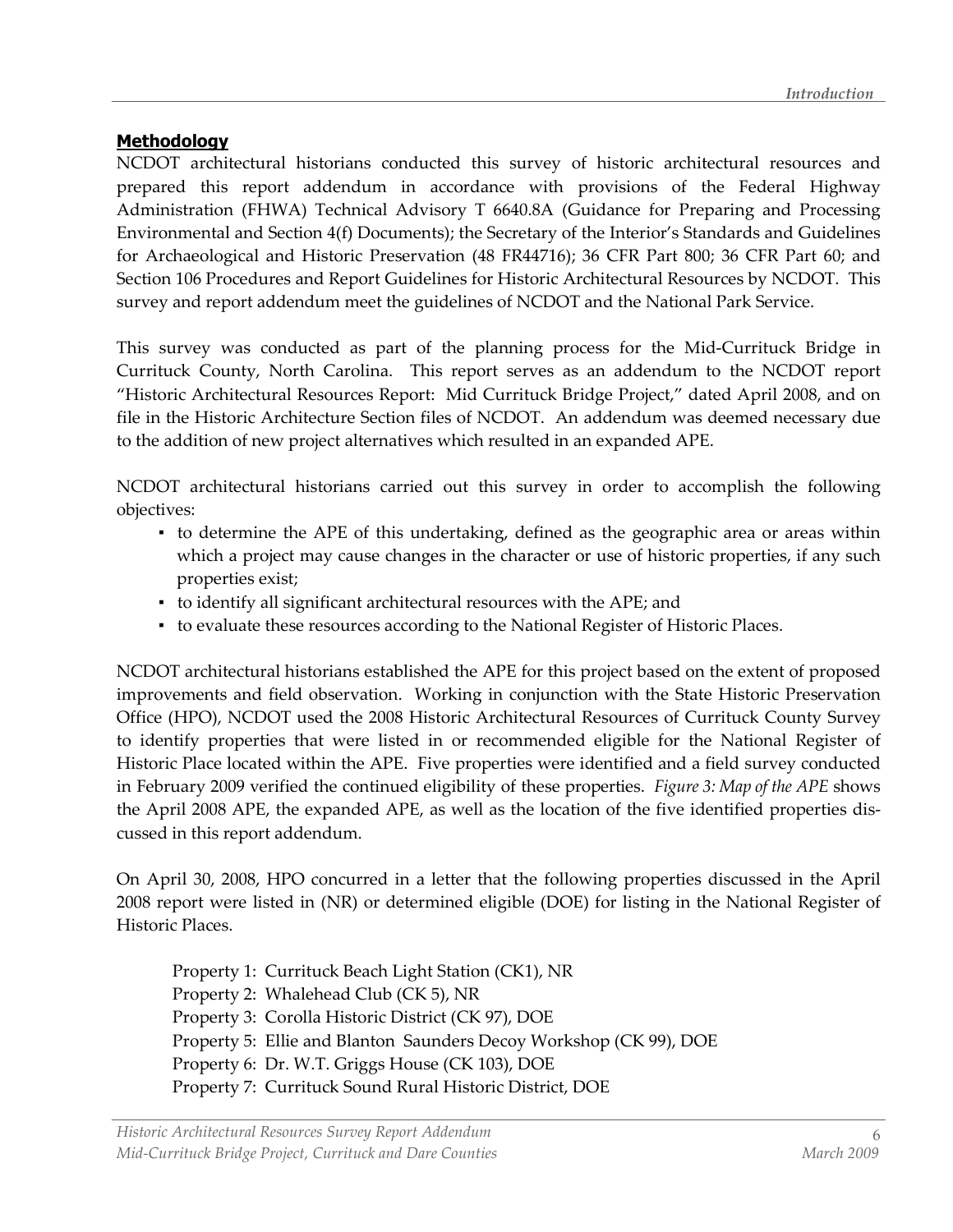Property 8: Daniel Saunders House, DOE Property 11: Samuel McHorney House, DOE Property 12: Coinjock Colored School

Further discussion in a meeting on June 2, 2008, between HPO, NCDOT, and the NCTA determined that Property 15: Center Chapel AME Zion Church would be considered eligible for National Register listing. The location of these ten properties is shown on Figure 3: Map of the APE.

#### Summary of Findings

The 2008 Historic Architectural Resources of Currituck County Survey identified five properties that were listed in or recommended eligible for the National Register of Historic Place located in the APE. Field inspection of these five properties recommends that all remain eligible for National Register listing. The five properties discussed in this addendum are:

- A. (Former) Grandy School (CK 40), 6470 Caratoke Highway
- B. Jarvisburg Colored School (CK 55), 7302 Caratoke Highway
- C. Dexter W. Snow House (CK 81), 8055 Caratoke Highway
- D. Christian Advocate Baptist Church (CK 98), 5855 Caratoke Highway
- E. C. W. Wright Store (CK 315), 7054 Caratoke Highway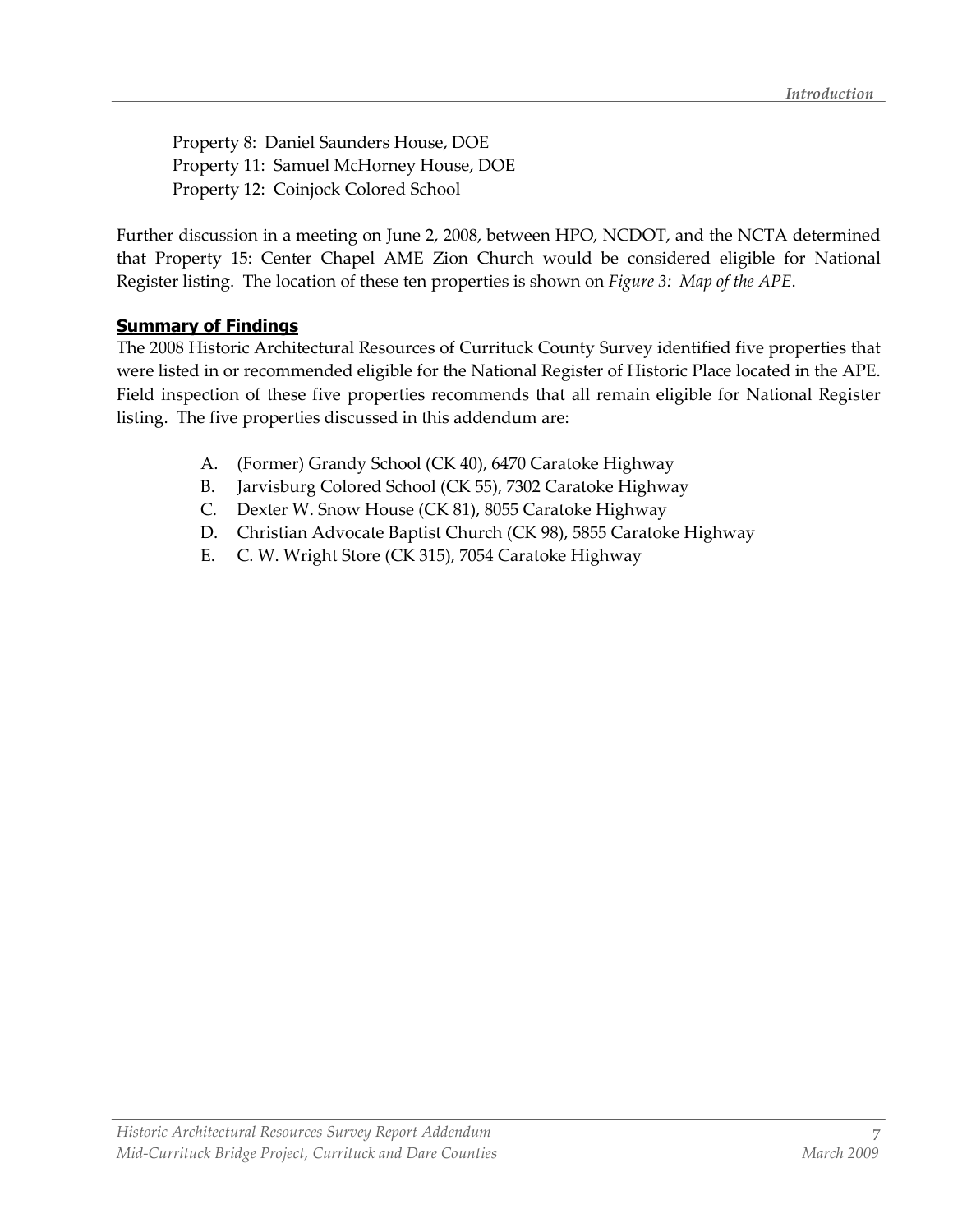**Introduction** 



Historic Architectural Resources Survey Report Addendum Mid-Currituck Bridge Project, Currituck and Dare Counties Manch 2009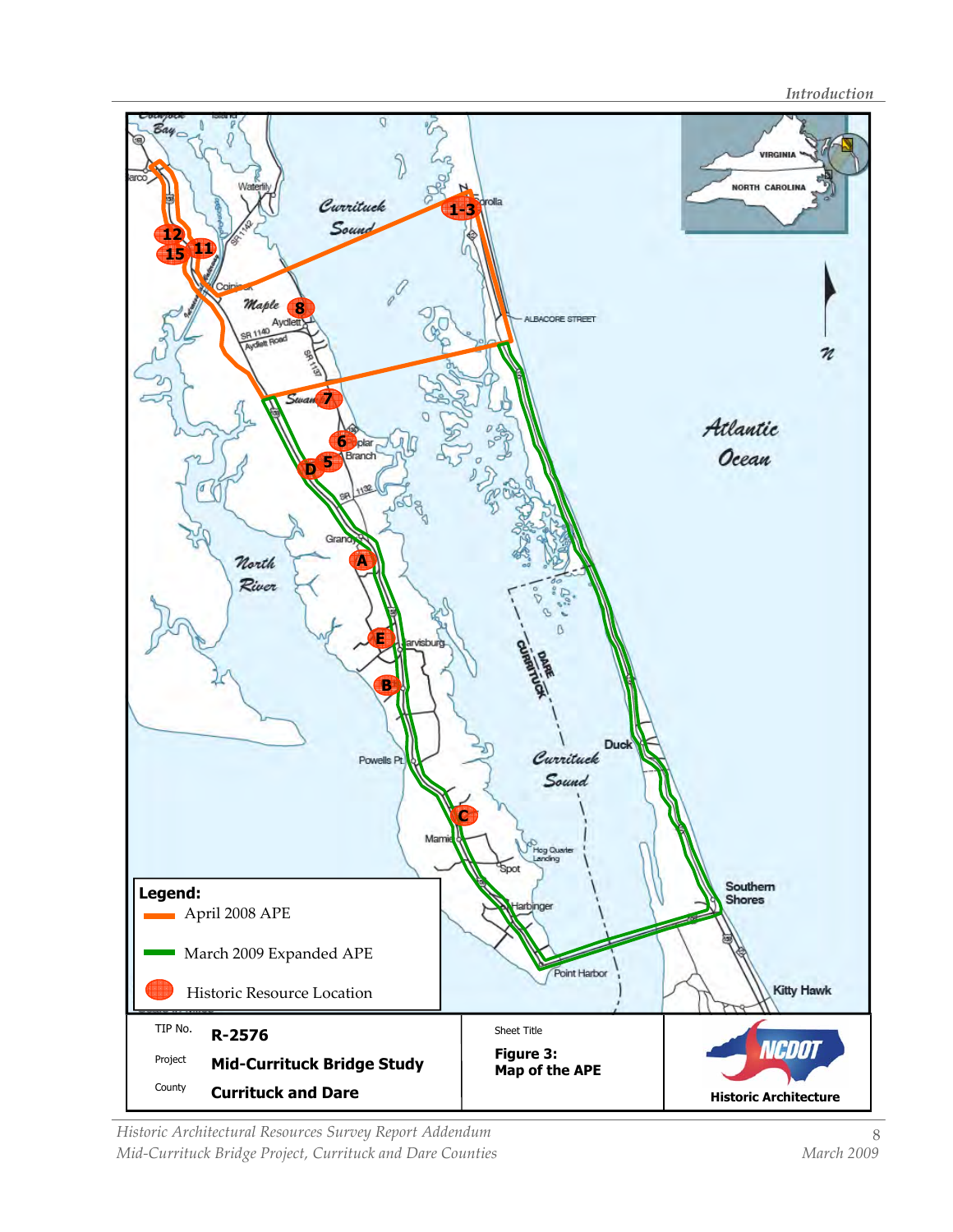#### Properties Listed in or Previously Determined Eligible (DOE) for Listing in the National Register of Historic Places

Property A: (Former) Grandy School (CK 40) 6470 Caratoke Highway

Currituck County PIN: 0094000122A0000

**Identification:** The (Former) Grandy School is shown as Property A on *Figure 3: Map of the APE*.

**Description**<sup>1</sup>: The (Former) Grandy School, a tall, one-story frame building sheltered beneath a sidegabled roof with a substantial front pediment, was listed in the National Register in 1998 under Criteria A and C in the areas of education and architecture. Located in the unincorporated community of Grandy, the 1908 school used a design that reflects one from the 1903 book of school house plans developed by the Raleigh architectural firm of Barrett and Thomson. Combining late Victorian and newly-fashionable Colonial Revival elements, the design focuses on a tall central belltower that surmounts the pedimented central section of the structure. Typical Victorian elements and a pair of porches that cover the entrances to the classrooms complete the building.



National Register Evaluation and Boundary and Description: The (Former) Grandy School is an important and rare surviving example of the type of well-designed frame graded school buildings erected for white children throughout rural North Carolina during the first decade of the twentieth century and, as such, continues to be eligible for National Register listing. The National Register boundary is an approximately 1 acre portion of Currituck County Tax Parcel 0094000122A0000, drawn to encompass the tract that was acquired for the school in 1908. The boundary is illustrated on Figure 4: (Former) Grandy School National Register Boundary on page 9.

<sup>1</sup> The property description, discussion of National Register eligibility, and boundary limits are taken from the 1997 (Former) Grandy School National Register Nomination prepared by Thomas R. Butchko.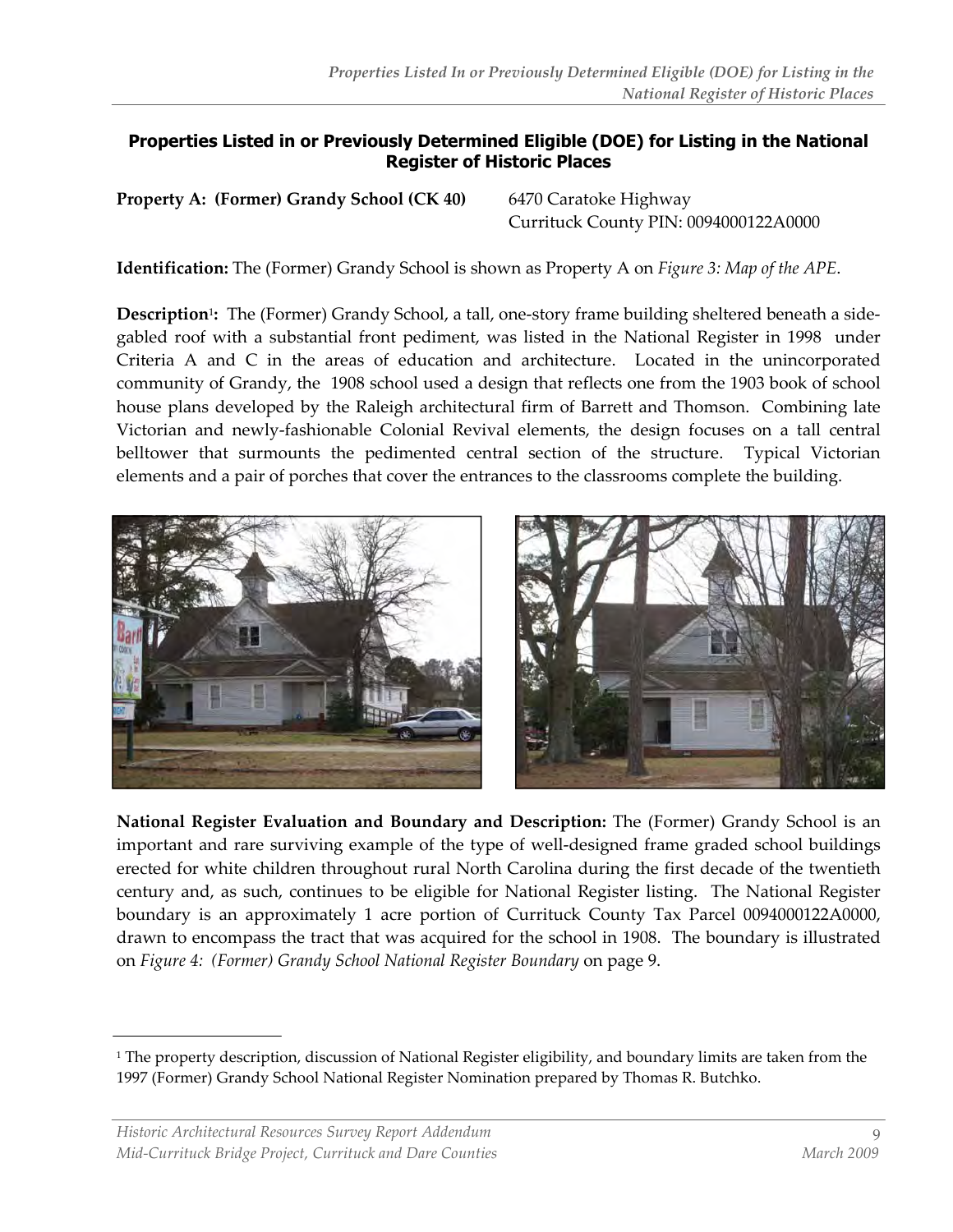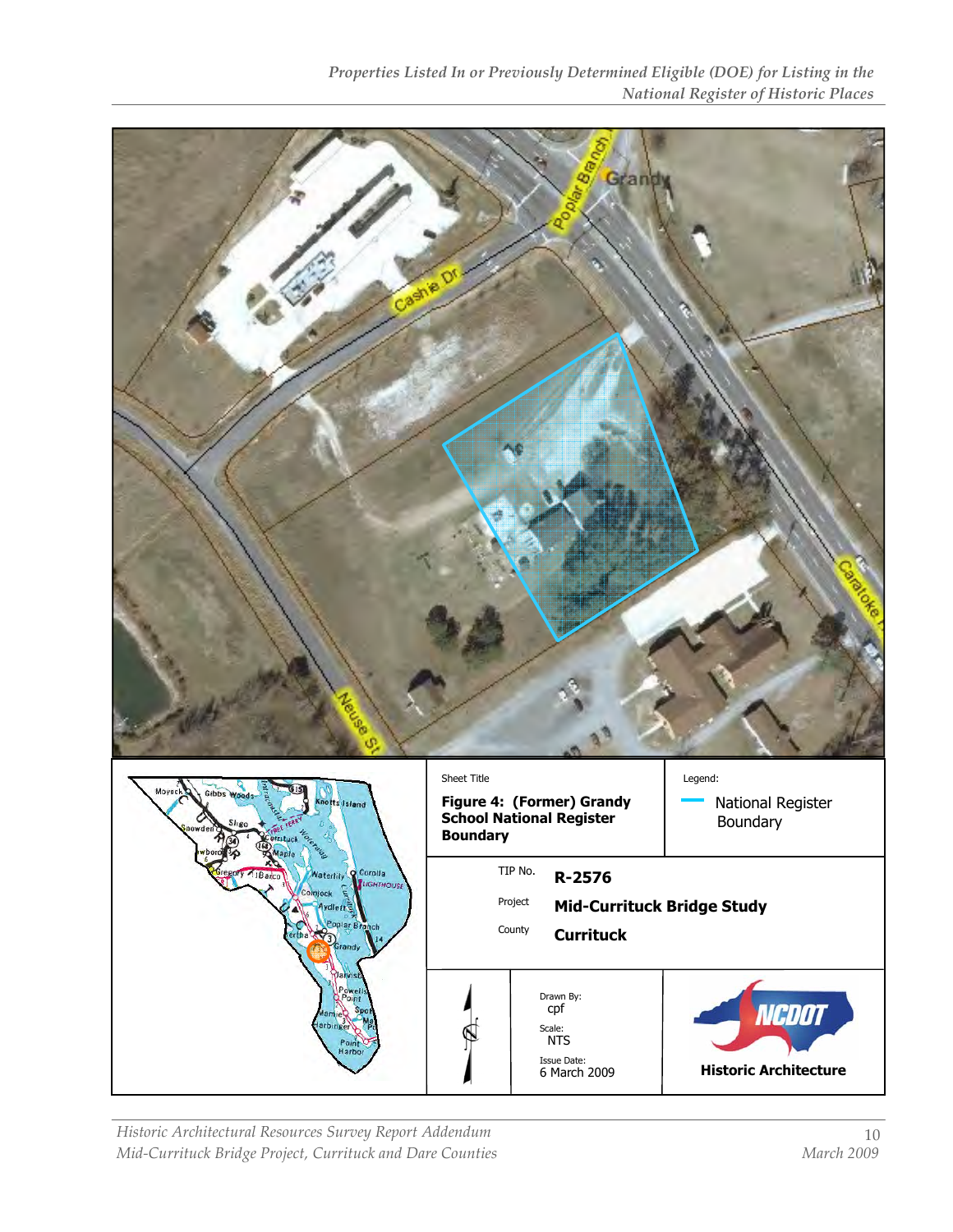## Property B: Jarvisburg Colored School (CK 55) 7302 Caratoke Highway

Currituck County PIN: 0109000114B0000

Identification: The Jarvisburg Colored School is shown as Property B on Figure 3: Map of the APE.

Description<sup>2</sup>: Constructed in 1911 for Currituck County's rural African American citizens, Jarvisburg Colored School is nominated to the National Register under Criterion A for education, social history, and black ethnic heritage. From 1911 until 1950, this school served Jarvisburg's African American students, after which time it became a Sunday School annex for its parent sponsor, Corinth Baptist Church. As an early twentieth-century, intact and mostly unaltered school, the property is an extremely rare example of a pre-Rosenwald African American school constructed in North Carolina. Furthermore, it is one of Currituck County's few pre-consolidation educational buildings to survive the twentieth century. The property remains on it's original site. In recent years a complete restoration of the exterior, including a raised foundation, has occurred.



National Register Evaluation and Boundary Description: Jarvisburg Colored School is associated with events that have contributed significantly to the broad patterns of local history within Currituck County and northeastern North Carolina. It is a testament to the drive of the African Americans who made the school possible, and their self-sacrifice and determination of a better education and future for their children. The proposed National Register boundary is the current tax parcel, Currituck County Tax Parcel 0109000114B0000, and represents the Jarvisburg Colored School's one-half-acre tract deeded to Currituck County in July 1894 by Stephen and Elizabeth Gordon and later acquired by the neighboring Corinth Baptist Church in 1951. The boundary is illustrated on Figure 6: Jarvisburg Colored School Proposed National Register Boundary on page 11.

<sup>2</sup> The property description, discussion of National Register eligibility, and boundary limits are taken from the draft Jarvisburg Colored School National Register Nomination draft prepared by Penne S. Sandbeck.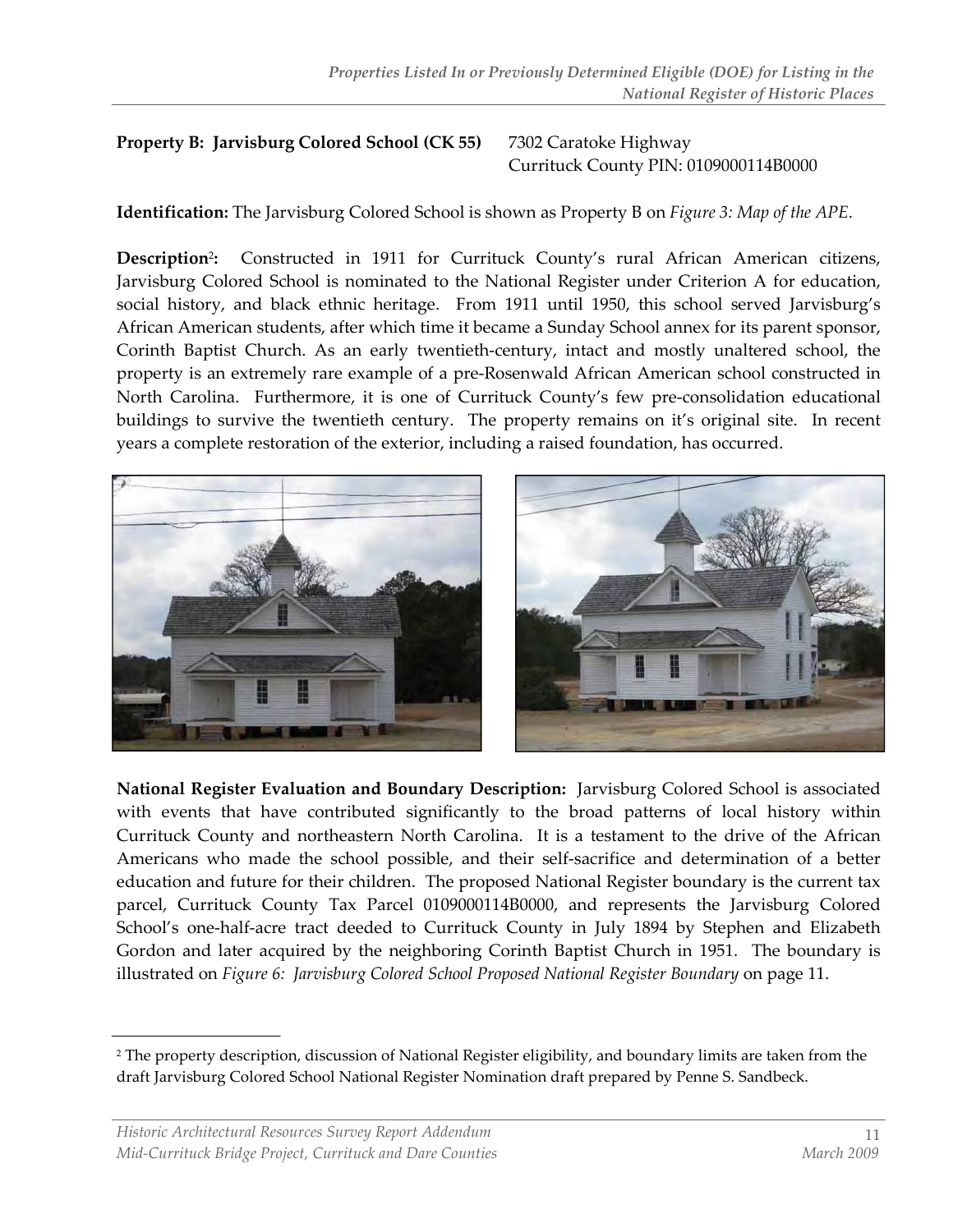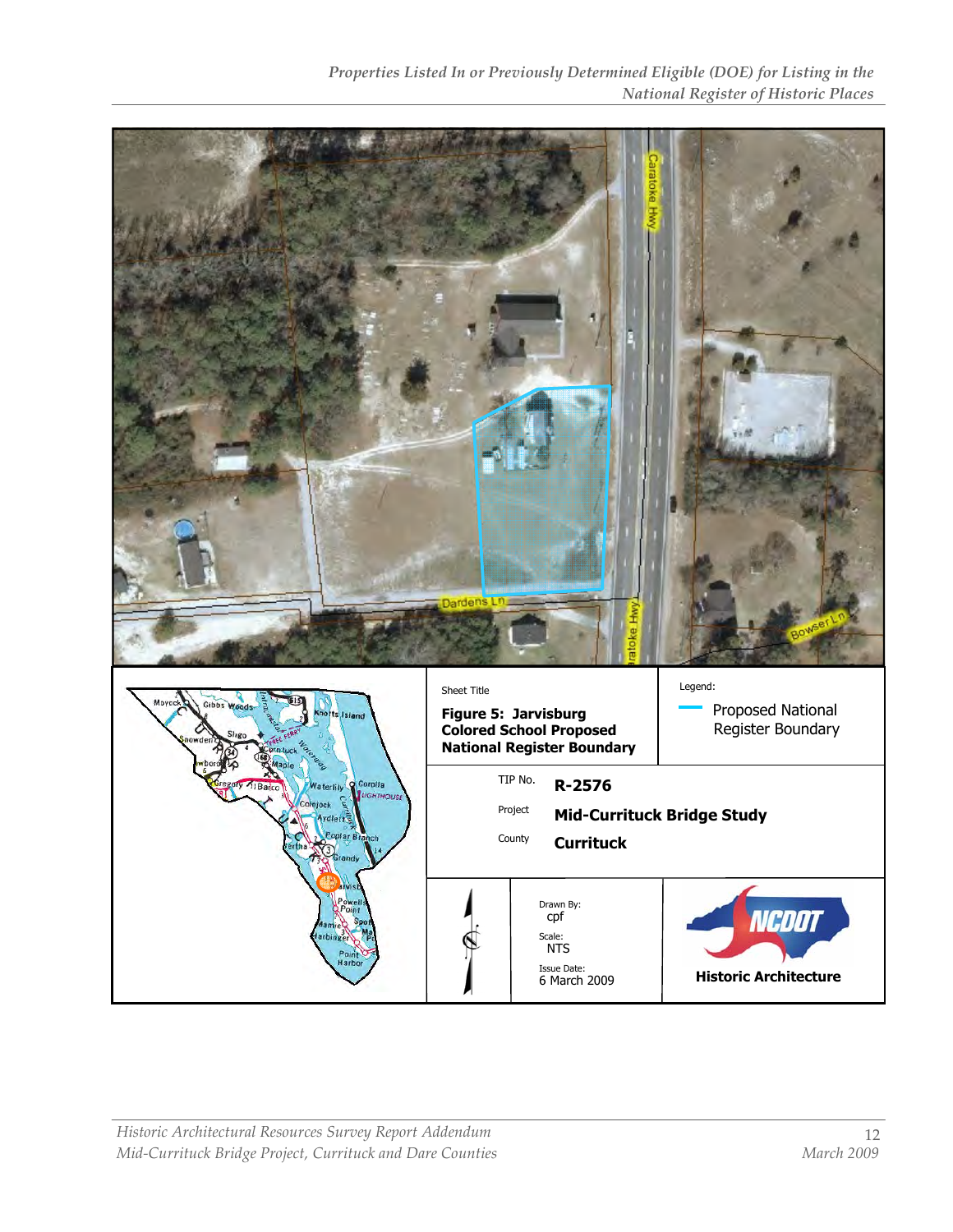#### **Property C: Dexter W. Snow House (CK 81)** 8055 Caratoke Highway

Currituck County PIN: 012300000550000

**Identification:** The Dexter W. Snow House is shown as Property C on *Figure 3: Map of the APE*.

Description: Built in 1908 by Currituck carpenter Melton Pugh for a local farmer, the Dexter W. Snow House is a modest two-story frame house with an asymmetrical plan and simple Victorian details. The T-plan building features a gable-on-hip roof, aluminum siding, two-over-two windows, and a wraparound porch supported by turned posts. Four outbuildings are located on the property, including a barn and smoke house. All outbuildings have been sheathed with vinyl siding. The Dexter W. Snow House was determined eligible for the National Register in 1989. As a result of the widening of US 158 from Point Harbor to Powell's Point, the house was moved back from the new road eighty feet on the same parcel and placed on a new foundation. The sketch below shows the house in relationship to the outbuildings before 1990.



National Register Evaluation and Boundary Description: The Dexter W. Snow House has been determined eligible for National Register listing under Criterion C in the area of architecture. It is a good, intact example of a rural farmhouse in Currituck County that dates to the early 1900s. The property has experienced few changes over time. Although the property was moved in 1989, it retains sufficient integrity to remain eligible for the National Register. The proposed National Register boundary is Currituck County Tax Parcel 012300000550000, measuring 0.8 acres. The boundary is illustrated on Figure 7: Dexter W. Snow House Proposed National Register Boundary on page 13.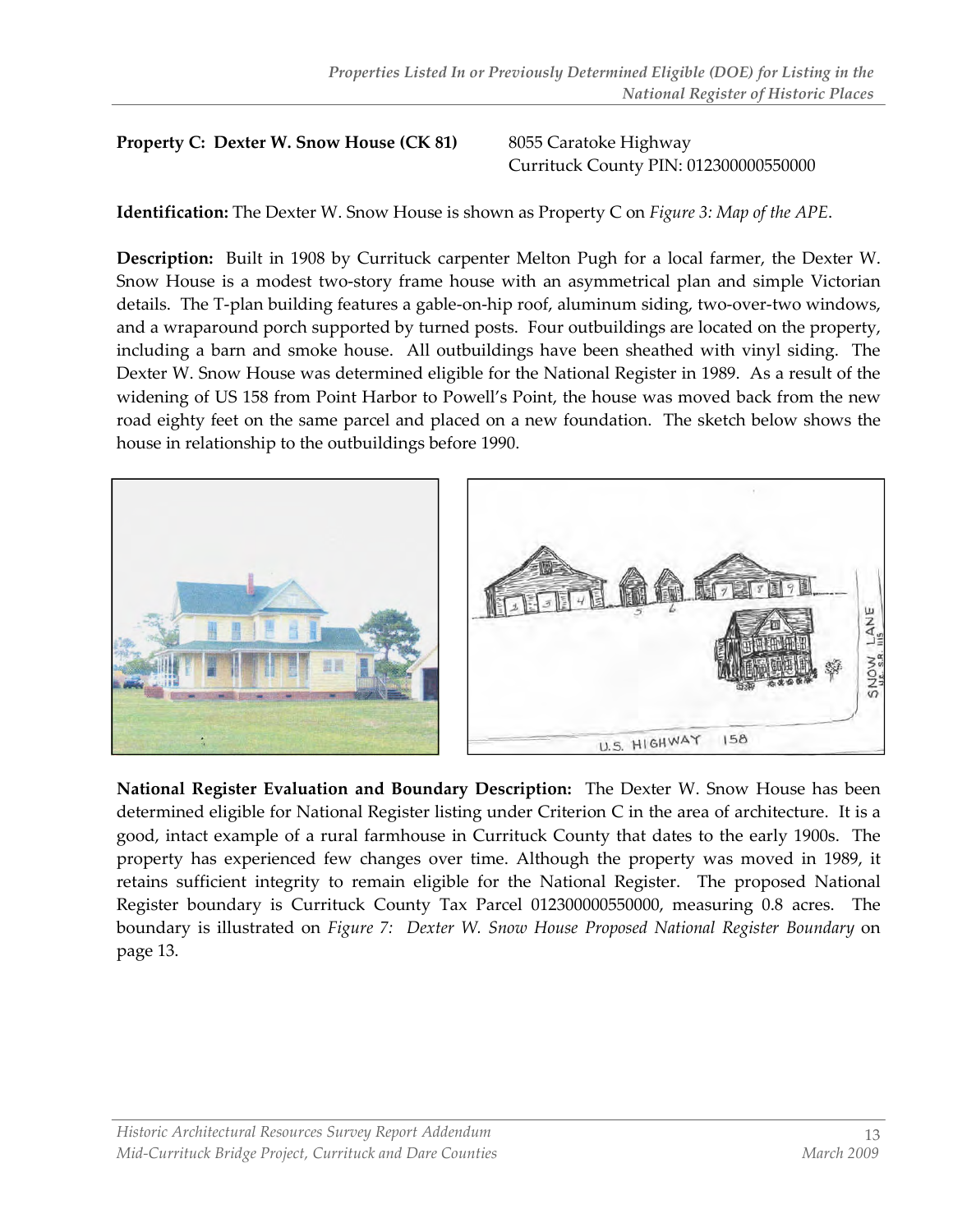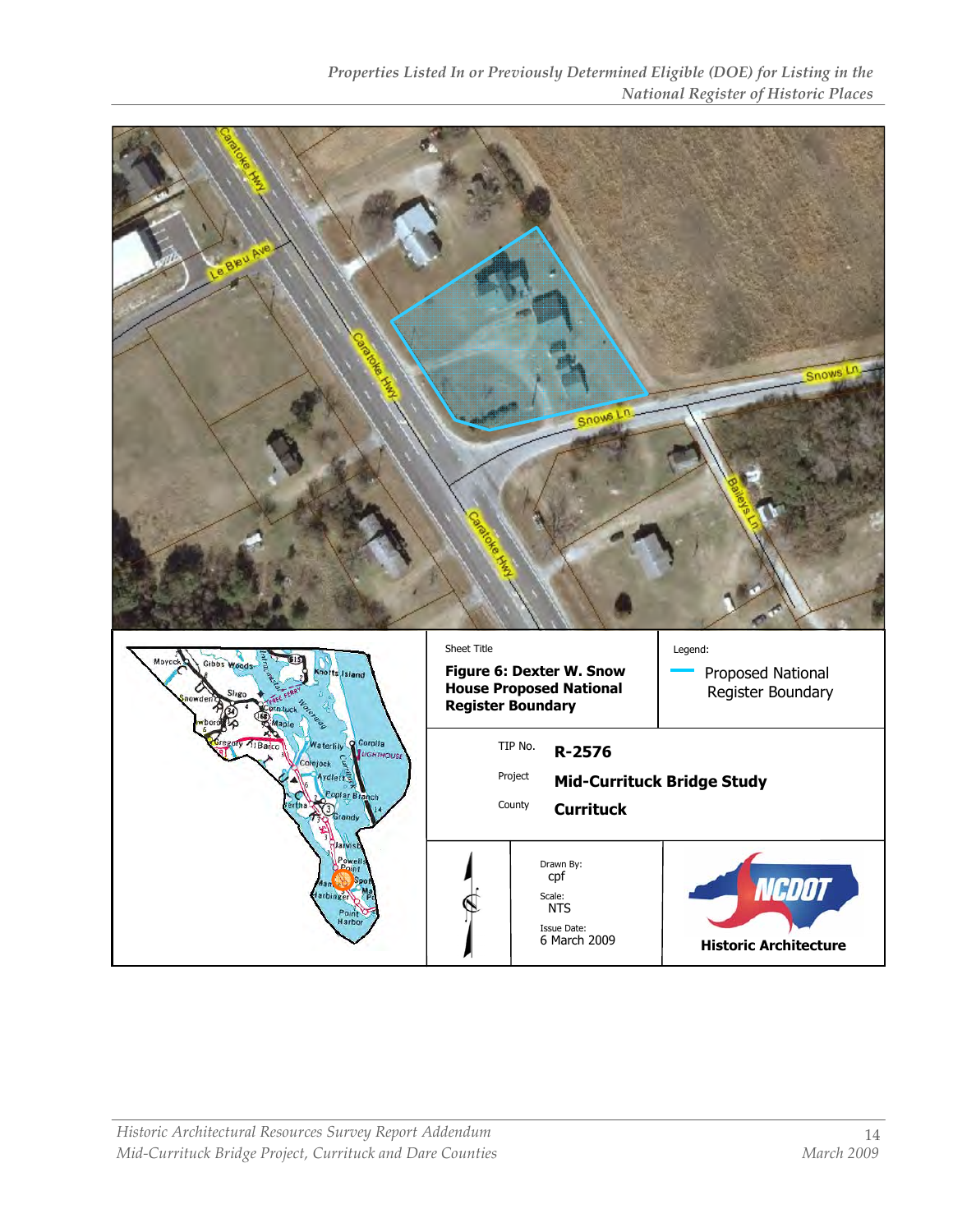#### Property D: Christian Advocate Baptist Church (CK 98) 5855 Caratoke Highway Currituck County PIN: 009300001550000

Identification: Christian Advocate Baptist Church is shown as Property D on Figure 2: Map of the APE.

Description: Constructed circa 1910 to serve the African-American population of the rural Bertha community, this frame church consists of a front-gable main block and has a corner tower with a pyramidal roof. Flat-arched, stained glass windows pierce the walls. The church combines the simple gable-front orientation common to nineteenth-century, rural Protestant design with more sophisticated elements, such as the nave and transept plan and the corner tower. Since the determination of eligibility was made in 1995, as part of earlier studies for this project, vinyl siding has covered the original weatherboard siding, which obscures the original door and window casing detailing.



National Register Evaluation and Boundary Description: Despite some changes, this church remains eligible for listing in the National Register under Criterion C for architecture. The building is among the few early-twentieth-century, rural churches to survive in Currituck County. The National Register boundary is the current 0.67-acre tax parcel, Currituck County Tax Parcel 009300001550000, which contains the church and the large trees behind it. The western boundary is the existing right-of-way along US 158/ NC 168. Figure 7: Christian Advocate Baptist Church National Register Boundary on page 15 illustrates the boundary.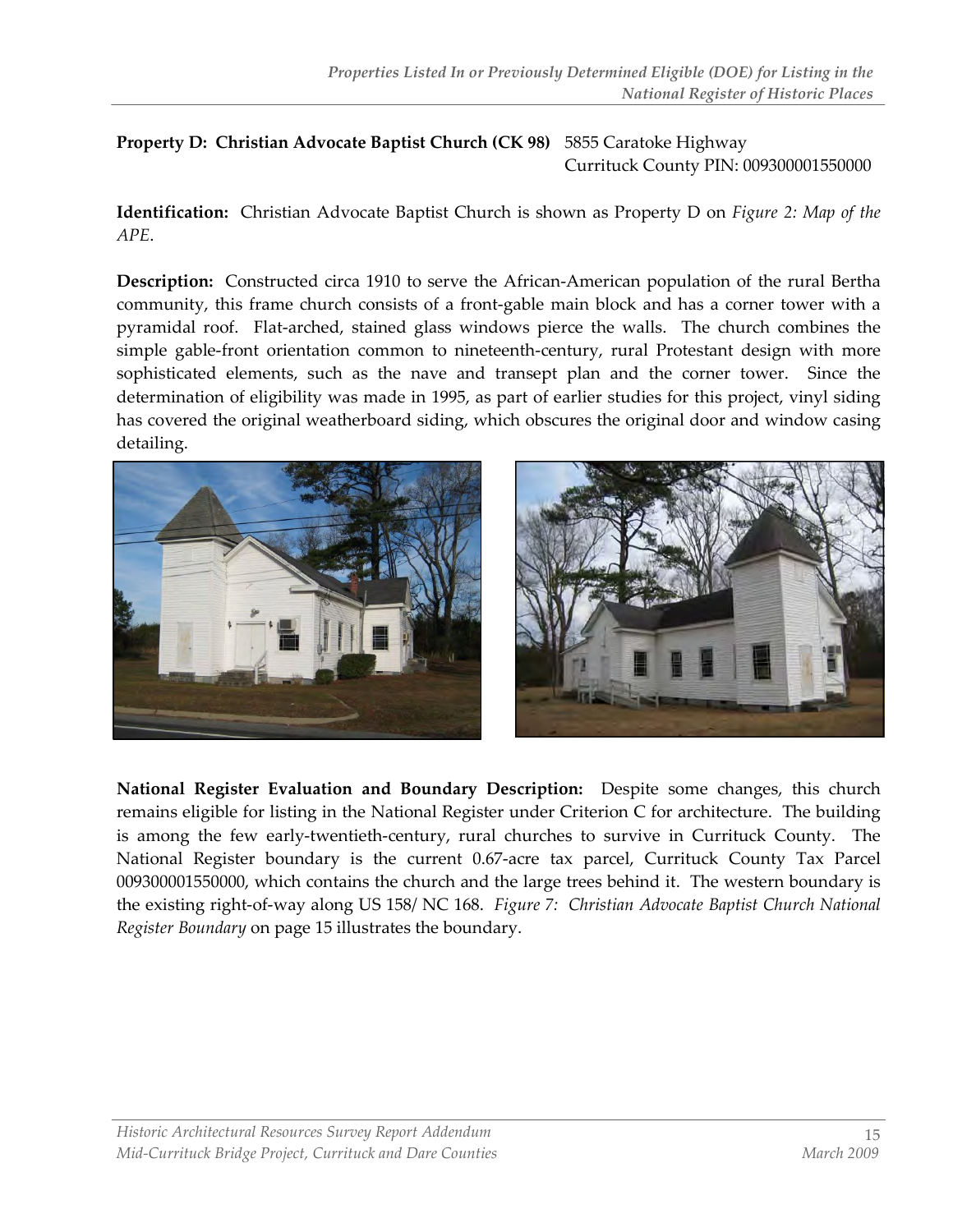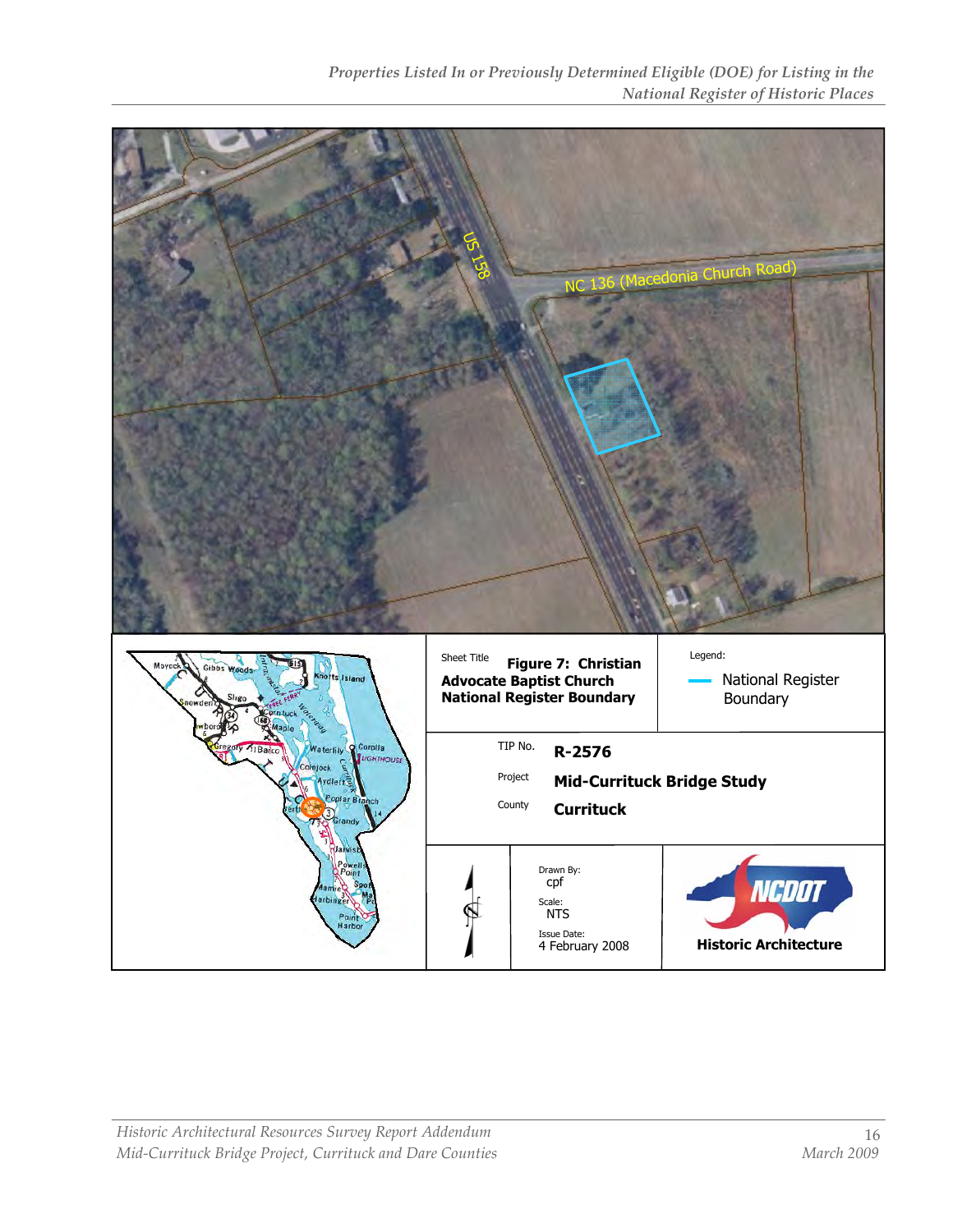#### Property E: C. W. Wright Store (CK 315) 7054 Caratoke Highway

# Currituck County PIN: 010900001250000

Identification: This property is shown as Property E on Figure 2: Map of the APE.

Description: Placed on the North Carolina State Study List in 2008, the early twentieth century C. W. Wright Store is a hip-roof store building with an engaged porch. The symmetrical façade features a central door flanked by paired two-over-two, vertically-divided windows. A full-width addition spans the south side of the building and contains the same two-over-two windows as well as an additional entrance. The building is clad with weatherboards. Two Esso gas pumps are located directly in front of the store building. Rural roadside stores such as this were once a common fixture across the state. The North Carolina Good Roads Campaign of the 1920s sought to bring prosperity by paving and improving roads throughout the state. Rural stores with gas pumps soon became fixtures along many travel routes such as US 158.



National Register Evaluation and Boundary Description: The C. W. Wright Store is recommended eligible for listing in the National Register under Criteria A and C in the areas of commerce and architecture. The store is one of the few surviving roadside stores to survive in Currituck County. It retains sufficient integrity to be listed in the National Register as the building has experienced few architectural changes. The proposed National Register Boundary is a 0.05-acre portion of the current tax parcel (Currituck County Tax Parcel 010900001250000) drawn to include only the store building and gas pumps. Starting at the northeast corner, the boundary extends sixty feet along the northern property line, runs fifty feet to the south in front of the block storage shed, turns ninety degrees and runs fifty-five feet to the eastern property line, and then back to the point of beginning. The boundary is depicted on Figure 8: C. W. Wright Store Proposed National Register Boundary on page 17.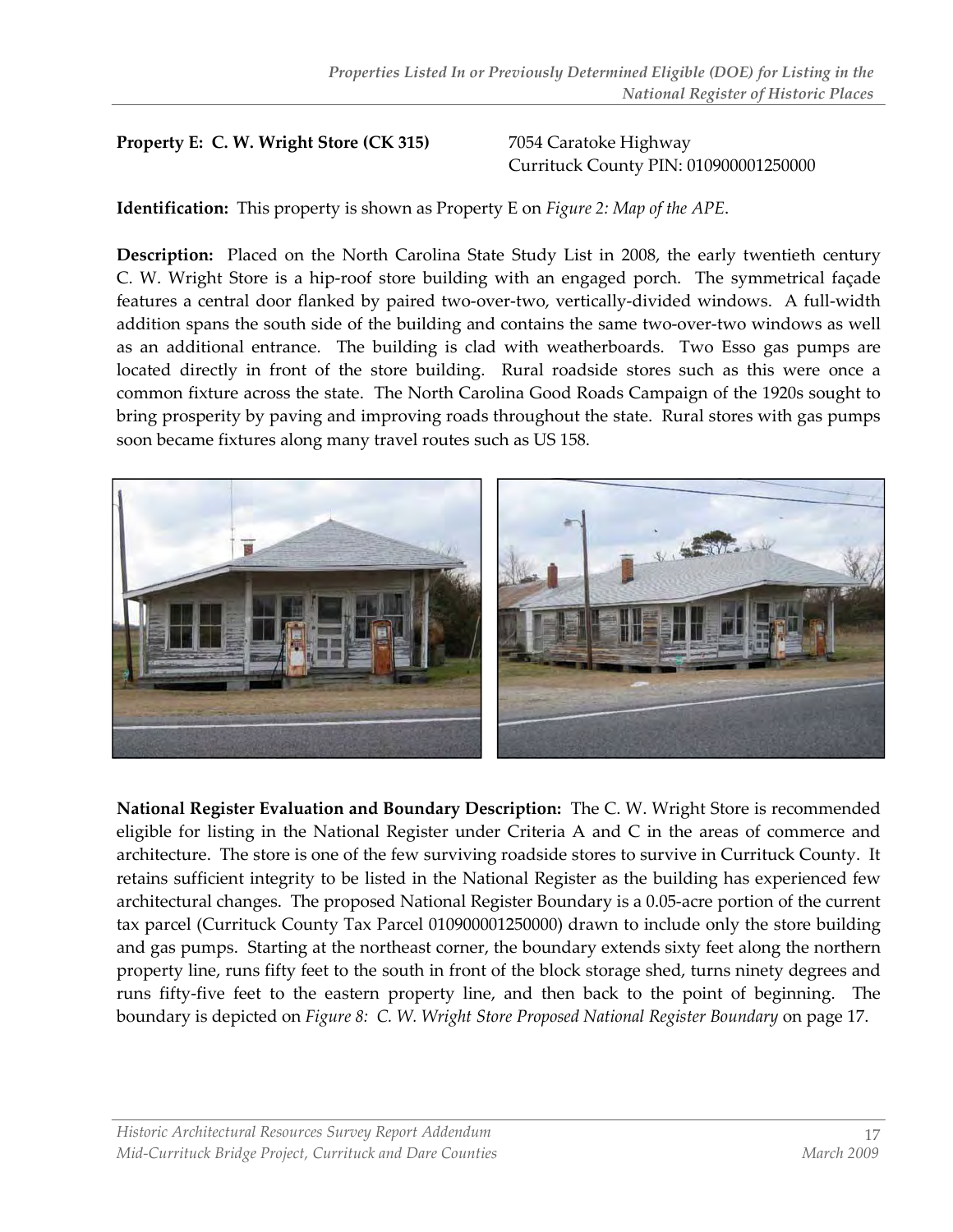